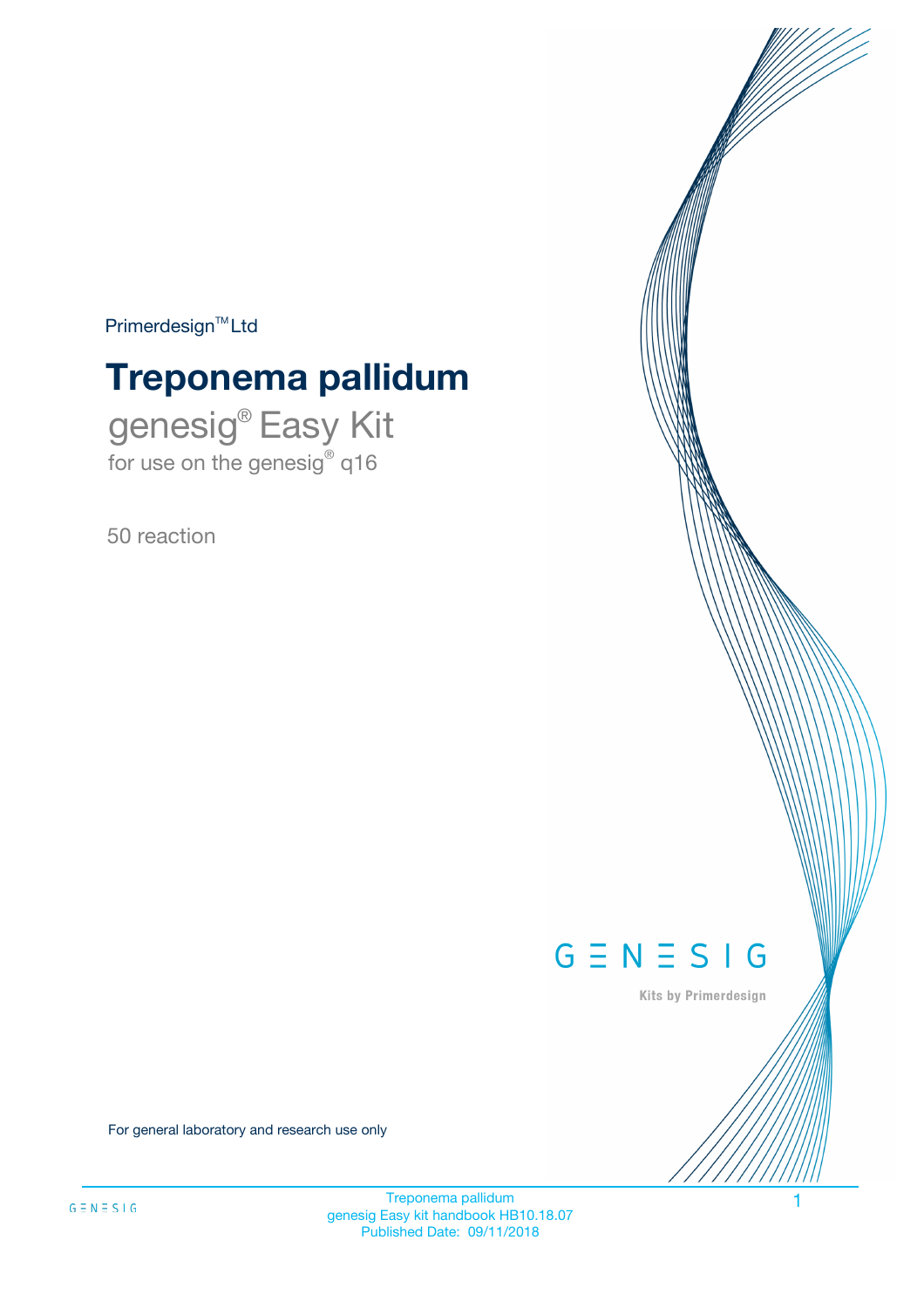## genesig® Easy: at a glance guide

#### **For each DNA test**

| Component               | <b>Volume</b> | Lab-in-a-box pipette |  |
|-------------------------|---------------|----------------------|--|
| T.pallidum reaction mix | 10 µl         |                      |  |
| <b>Your DNA sample</b>  | $10 \mu$      |                      |  |

#### **For each positive control**

| Component                 | Volume          | Lab-in-a-box pipette |  |
|---------------------------|-----------------|----------------------|--|
| T.pallidum reaction mix   | 10 <sub>µ</sub> |                      |  |
| Positive control template | 10 <sub>µ</sub> |                      |  |

#### **For each negative control**

| Component               | <b>Volume</b>   | Lab-in-a-box pipette |  |
|-------------------------|-----------------|----------------------|--|
| T.pallidum reaction mix | 10 <sub>µ</sub> |                      |  |
| <u>Water</u>            | 10 <sub>µ</sub> |                      |  |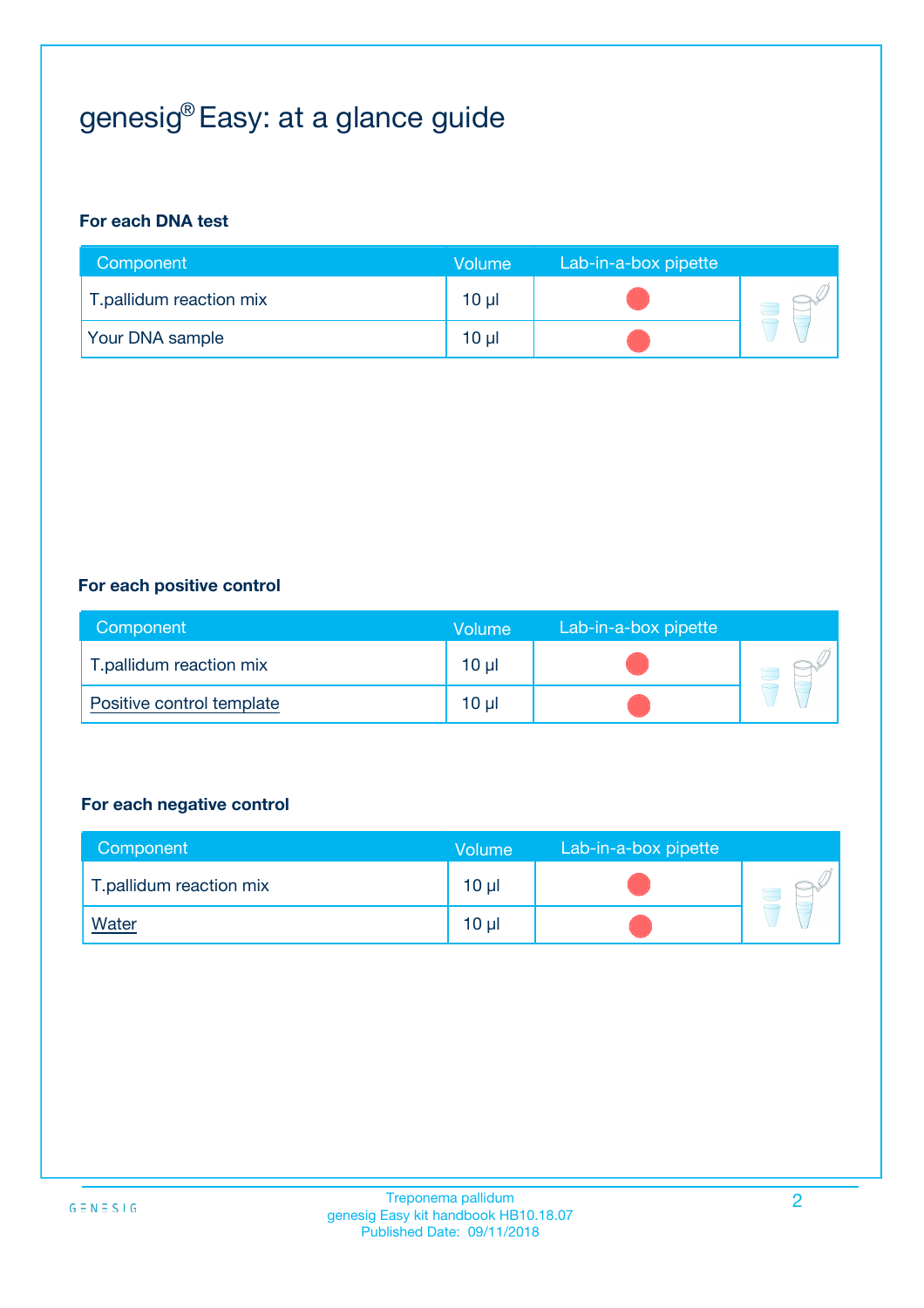## Kit Contents



## Reagents and equipment to be supplied by the user

#### **genesig® q16 instrument**

#### **genesig® Easy Extraction Kit**

This kit is designed to work well with all processes that yield high quality RNA and DNA but the genesig Easy extraction method is recommended for ease of use.

#### **genesig® Lab-In-A-Box**

The genesig Lab-In-A-Box contains all of the pipettes, tips and racks that you will need to use a genesig Easy kit. Alternatively if you already have these components and equipment these can be used instead.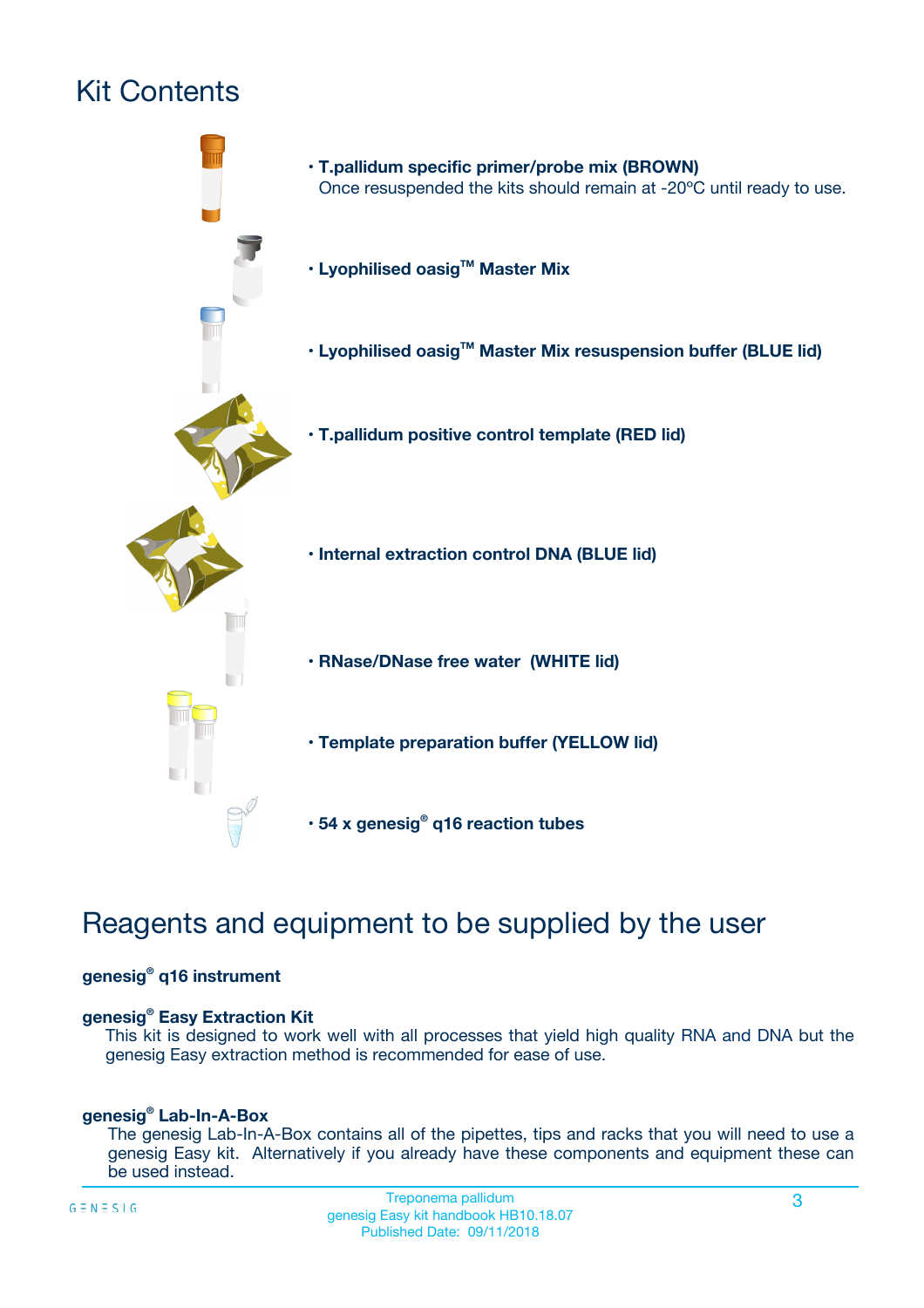## Step-by-step guide

### 1. Create your reaction mix



Use the blue pipette to transfer 500µl**\*** of the oasig Master Mix resuspension buffer into the tube of lyophilised oasig Master Mix and mix well by gently swirling. Then transfer all of that master mix into the brown tube labelled T.pallidum primers/probe.

**\***Transfering 525µl of the oasig Master Mix resuspension buffer to your oasig Master Mix (instead of the 500µl recommended above) will enable you to take full advantage of the 50 reactions by accounting for volume losses during pipetting. In order to do so with the genesig Easy fixed volume pipettes use 1x blue, 2x red and 1x grey pipettes to make the total volume. Please be assured that this will not adversely affect the efficiency of the test.

Cap and shake tube to mix. A thorough shake is essential to ensure that all components are resuspended. **Failure to mix well can produce poor kit performance.**

Leave to stand for 5 minutes. Now your reaction mix is ready to use.

Store the reaction mix in the freezer from hereon.

#### Top tip

- Ensure that the reaction mix is mixed thoroughly before each use by shaking.
- **•** Once resuspended do not expose genesig Easy kit to temperatures above -20°C for longer than 30 minutes at a time.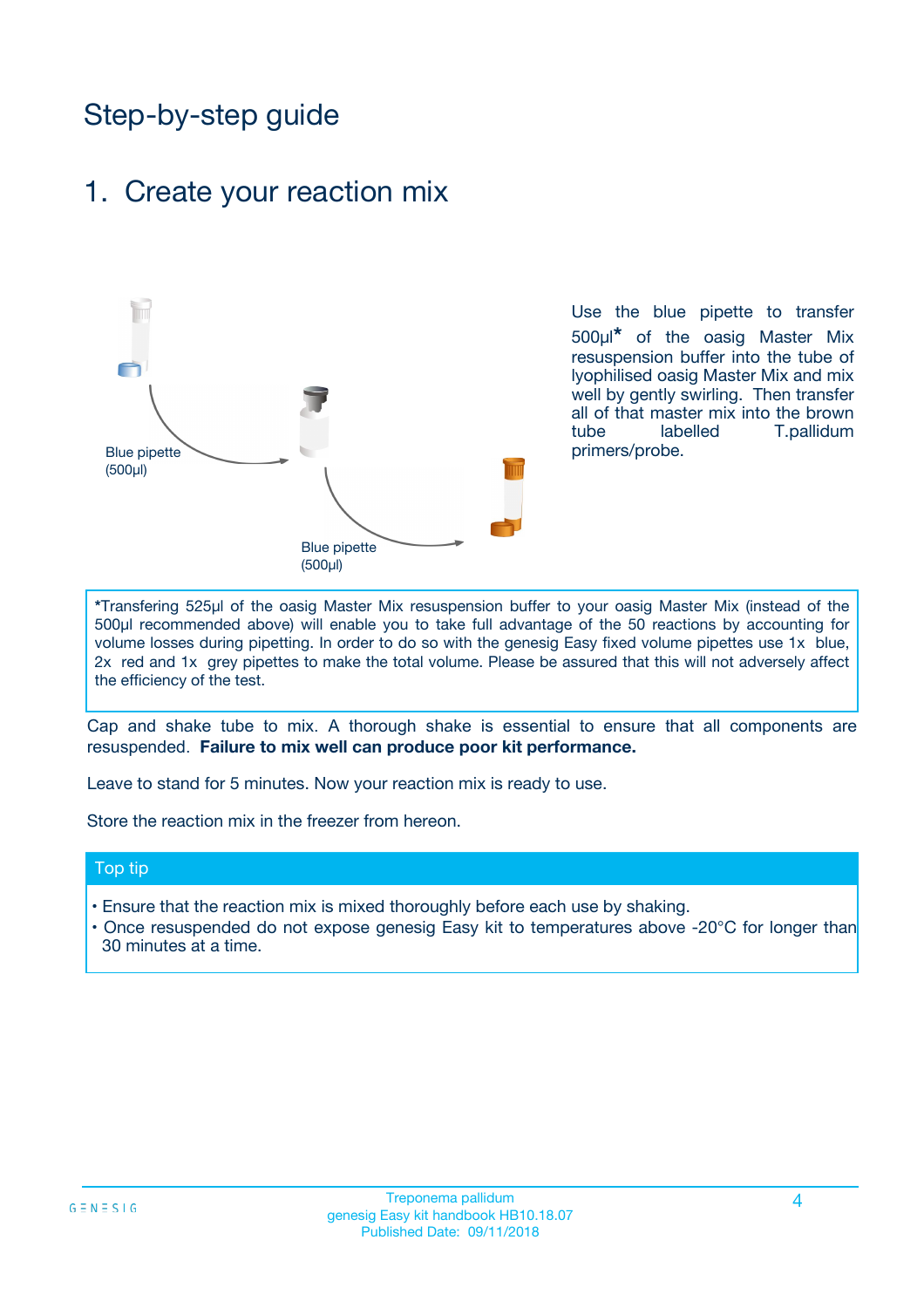## 2. Internal extraction control



Use the blue pipette to transfer 1000µl (2 x 500µl) of template preparation buffer into the Internal Extraction Control DNA tube. Cap and shake tube to mix.

Your kit contains Internal Extraction Control DNA. This is added to your biological sample at the beginning of the DNA extraction process. It is extracted along with the DNA from your target of interest. The q16 will detect the presence of this Internal Extraction Control DNA at the same time as your target. This is the ideal way to show that your DNA extraction process has been **successful.** 

#### **If you are using an alternative extraction kit:**

Use the red pipette to transfer 10µl of Internal Extraction Control DNA to your sample **after** the lysis buffer has been added then follow the rest of the extraction protocol.

#### **If you are using samples that have already been extracted:**

Use the grey pipette to transfer 5µl of Internal Extraction Control DNA to your extracted sample.

### 3. Add reaction mix to all reaction tubes



For every reaction to be run, use the red pipette to add 10µl of your T.pallidum reaction mix to every tube.

#### Top tip

- Always pipette the reaction mix directly into the bottom of the tube.
- You can label the tube lids to aid your reaction setup but avoid labelling tube sides.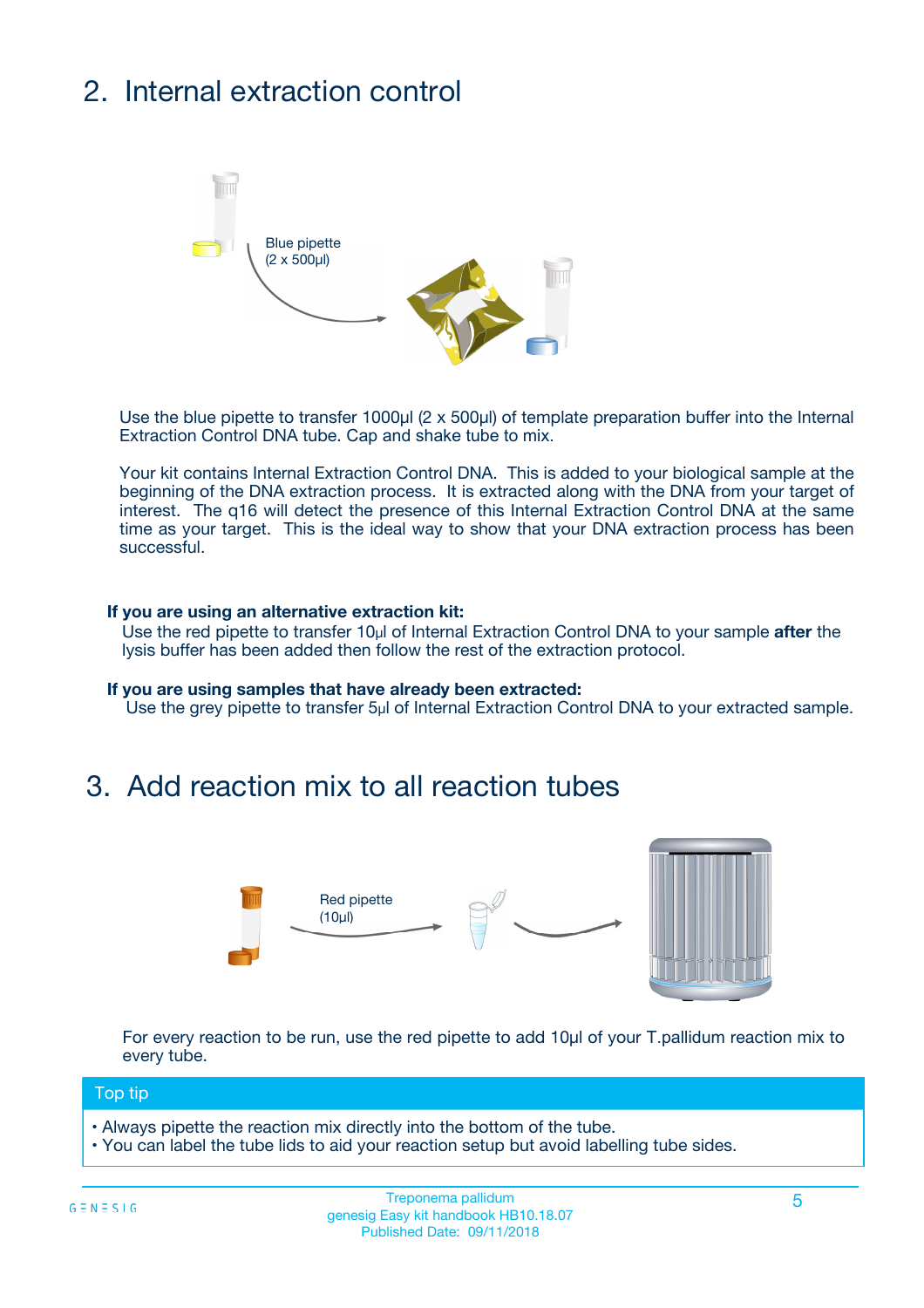### 4. Negative control



For each test you will require a negative control. Instead of DNA, water is used. This sample should typically prove negative thus proving that all of your positive samples really are positive.

To create a negative control reaction simply use the red pipette to add 10µl of the water to the required reaction tubes. Close these tubes after adding the water.

Because some genesig kit targets are common in the environment you may occasionally see a "late" signal in the negative control. The q16 software will take this into account accordingly.

#### Top tip

**•** Always add the water to the side of the tube to reduce the introduction of bubbles.

### 5. Set up a test



For each sample you wish to analyse, use the red pipette to add 10µl of your DNA sample to the required reaction tubes. Close these tubes after adding the sample. Always change pipette tips between samples.

#### Top tip

**•** Always add the DNA sample to the side of the tube to reduce the introduction of bubbles.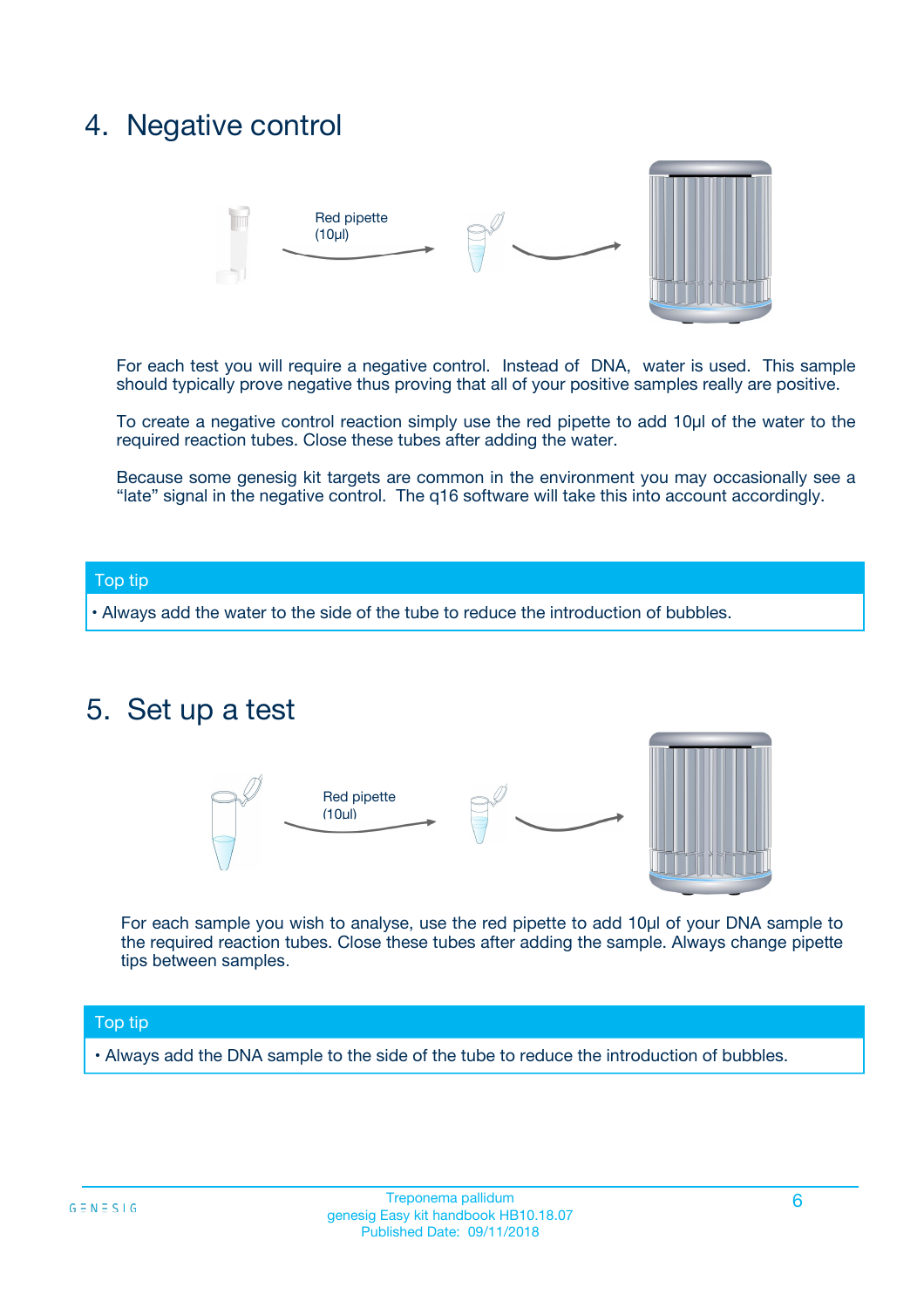### 6. Positive control



Use the blue pipette to transfer 1000µl (2 x 500µl) of template preparation buffer into the positive control template tube. Cap and shake tube to mix.

Each time you run a test you will require a positive control. This is a small portion of DNA from your target of interest. It serves two purposes:

1. It will always test positive so it shows that everything is working as it should be.

2. The q16 software knows how much DNA is present in the positive control. So it can automatically compare your sample of interest with the positive control to calculate the amount of target DNA in your sample.

To create a positive control reaction, simply use 10µl of the positive control instead of your DNA sample.



Take great care when setting up your positive control. The positive control template has the potential to give you a false positive signal in your other samples. Set positive controls up last after all other sample tubes are closed. Always change pipette tips between samples. You may even choose to set up positive controls in a separate room.

#### Top tip

**•** Always add the positive control to the side of the tube to reduce the introduction of bubbles.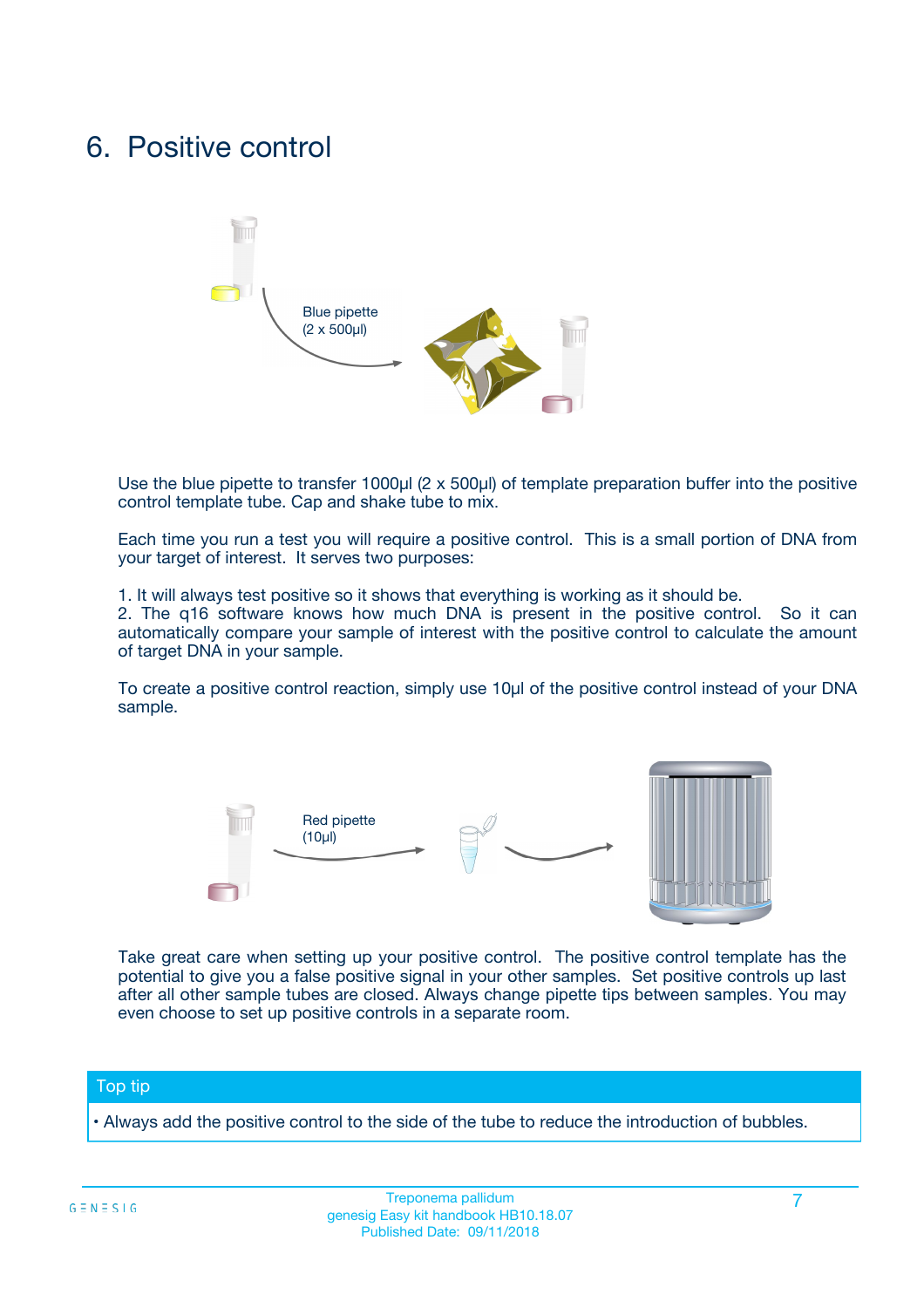## 7. Running the test

Place the tubes into the correct positions in your q16 as defined by the software, this may include positioning of empty tubes to ensure that the q16 lid is balanced. The run can then be started.

| genesig q16 PCR software - 1.2                                               |                                     | $\Box$                                                                                  |
|------------------------------------------------------------------------------|-------------------------------------|-----------------------------------------------------------------------------------------|
| Unsaved (New Experiment 2<br>$\vert \cdot \vert$<br><b>Open Experiments:</b> | <b>D</b> Open<br>Save<br>$\Box$ New | Save As<br><b>C</b> Close<br>$G \equiv N \equiv S \mid G$<br><b>&amp; Configuration</b> |
| Setup<br><b>Results</b><br><b>Stages:</b>                                    |                                     |                                                                                         |
| <b>Notes</b>                                                                 | Samples                             | <b>Tests</b>                                                                            |
| <b>Name and Details</b>                                                      | Color<br>Name                       | Note<br>Color<br>Note<br>Name                                                           |
| New Experiment 2017-10-26 11:06                                              | Sample 1                            | 条<br>علي<br>Test 1                                                                      |
| Kit type: genesig® Easy Target Detection kit                                 | Sample 2                            |                                                                                         |
| Instrument Id.:                                                              | Sample 3                            | $\qquad \qquad \blacksquare$<br>$\qquad \qquad \blacksquare$                            |
| Run Completion Time:                                                         | Sample 4                            |                                                                                         |
| <b>Notes</b>                                                                 | Sample 5<br>A<br>v                  | $\triangle$<br>4<br>$\oplus$<br>₩                                                       |
| <b>Well Contents</b>                                                         |                                     | <b>Run</b>                                                                              |
| Pos.<br>Test                                                                 | Sample                              | <b>Run Status</b>                                                                       |
| Test 1<br>-1                                                                 | <b>Negative Control</b>             | $\blacktriangle$                                                                        |
| $\overline{2}$<br>Test 1                                                     | <b>Positive Control</b>             |                                                                                         |
| $\overline{\mathbf{3}}$<br>Test 1                                            | Sample 1                            | Show full log                                                                           |
| Test 1<br>$\overline{4}$                                                     | Sample 2                            |                                                                                         |
| 5<br>Test 1                                                                  | Sample 3                            | <b>Run Control</b>                                                                      |
| 6<br>Test 1                                                                  | Sample 4                            |                                                                                         |
| $\overline{7}$<br>Test 1                                                     | Sample 5                            |                                                                                         |
| 8                                                                            |                                     | $\triangleright$ Start Run<br>Abort Run                                                 |
| <b>JOD FURTY TUDE TO BUILDED IN</b>                                          |                                     | $\overline{\mathbf{v}}$                                                                 |

#### Top tip

- Before loading tubes into the q16, check for bubbles! Flick the bottom of the tubes to remove any bubbles that may have formed during the test setup.
- Apply centrifugal force with a sharp wrist action to ensure all solution is at the bottom of the reaction tube.
- When repeating a test you can use a previous file as a template by clicking 'open' then selecting File name > Files of Type > Experiment file as template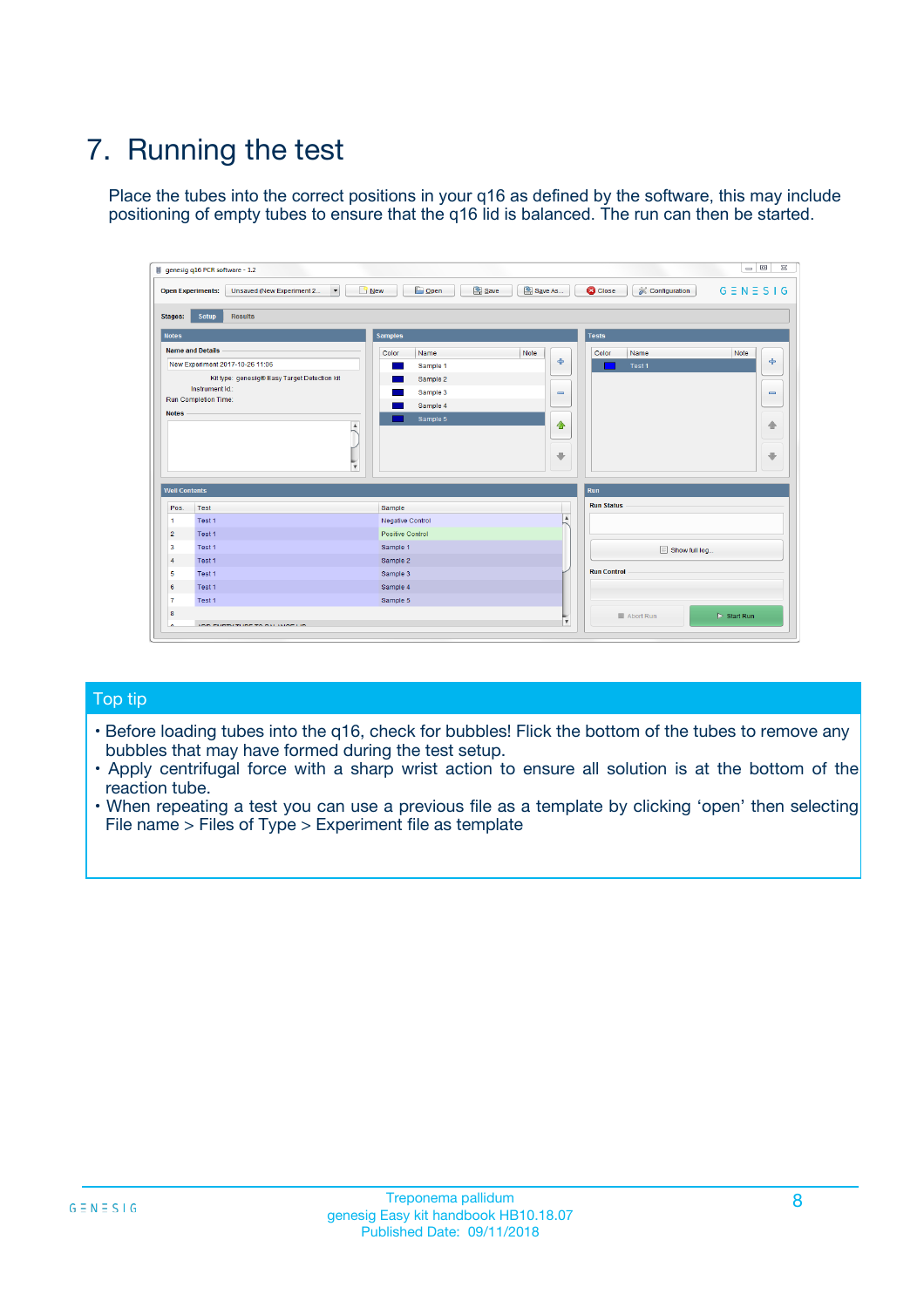### What do my results mean?

Analysis of your data is carried out automatically by the genesig q16. The following information is designed to help you fully understand a result or to troubleshoot:

### "Positive"

#### **Explanation**

Your sample has produced a positive result. Your target of interest is present and you can use the reported quantity.

"Negative"

#### **Explanation**

Your sample has produced a negative result. The target is not present in your sample.

### "Test contaminated"

#### **Explanation**

The Negative Control should be completely free of any DNA. If you see this error message it means that at some point during the setup, the Negative Control has been contaminated with DNA and has given a positive signal. This contamination has invalidated the test. The Positive Control and your test samples are both possible sources of contaminating DNA. The genesig q16 reaction tubes from previous runs will also contain very high amounts of DNA so it is important that these are carefully disposed of after the run is completed and NEVER OPENED. It may be the case that your kits have become contaminated which will lead to the same problem occurring repeatedly.

#### **Solutions**

1. Clean your working area using a commercial DNA remover solution to ensure the area is DNA free at the start of your run and re-run the test

2. If the problem persists then the kit has become contaminated and it will have to be discarded and replaced with a new kit. When you open the new kit, run a simple test to show that changing the kit has solved the problem. Prepare a test which includes only the Positive Control, the Negative Control and one 'mock sample'. For the 'mock sample' add water instead of any sample DNA. The result for the Negative Control and the mock sample should be negative indicating that contamination is no longer present.

#### **Preventive action**

An ideal lab set-up has a 'Clean area' where the test reagents are prepared and a 'sample area' where DNA samples and the Positive Control template are handled. The best workflow involves setting up all the test components (excluding the positive control template) in the clean area and then moving the tests to the sample area for sample and Positive Control addition. If this method is followed then the kit components are always kept away from possible sources of contamination. For extra security the Negative Control can be completely prepared and sealed in the clean area. All work areas should be decontaminated regularly with DNA remover.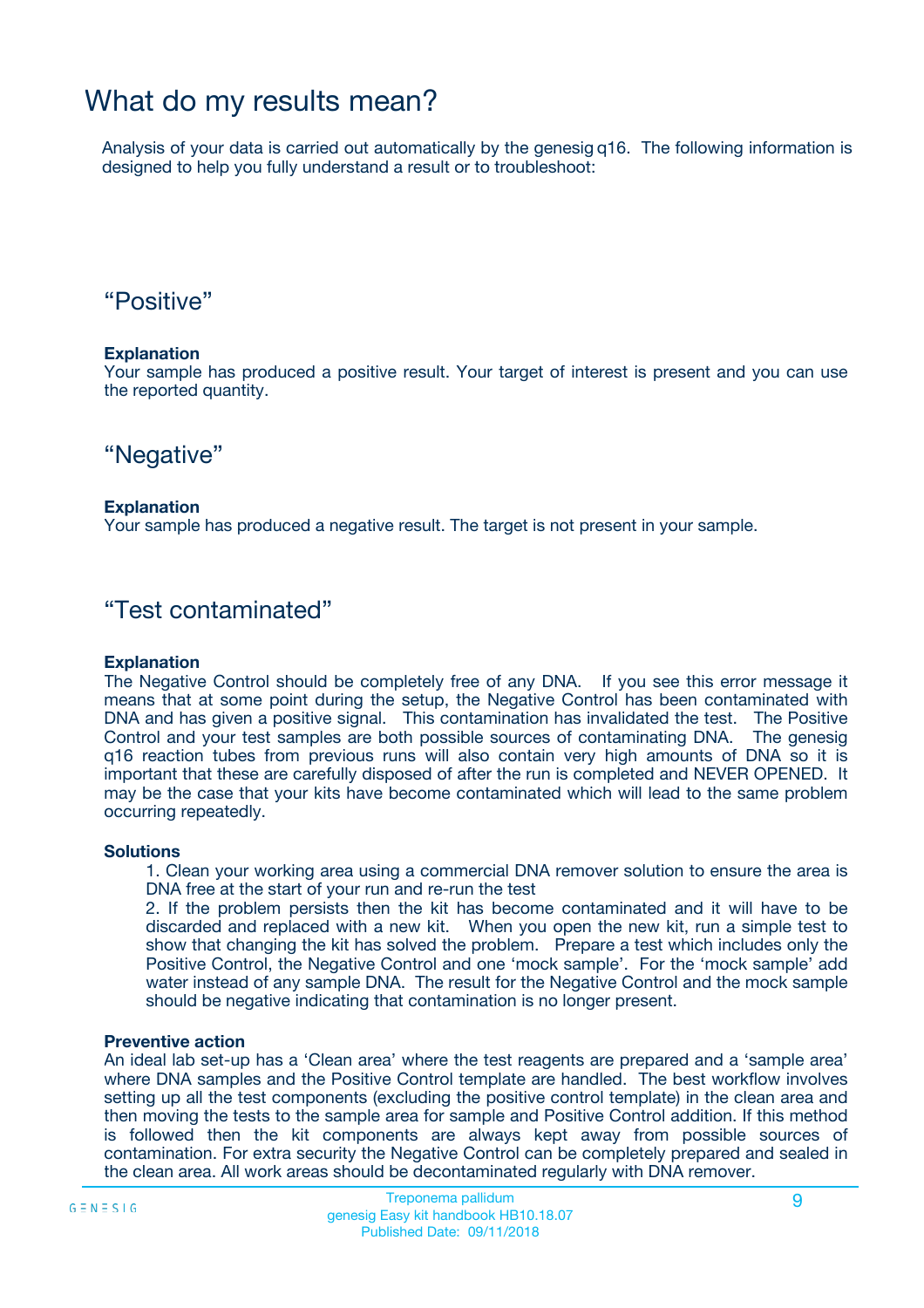### "Sample preparation failed"

#### **Explanation**

The test has failed because the quality of the sample was not high enough. The Internal Extraction Control component identifies whether the sample has been prepared correctly and is of suitable quality. This error message means that this quality control test has failed and the sample quality is not high enough for analysis.

#### **Solutions**

1. Check the sample preparation protocol for any user errors then repeat.

2. Poor quality samples can result from overloading the sample preparation protocol with too much starting material. Try reducing the amount of starting material then repeat.

3. Failing to add the Internal extraction Control DNA to your sample during the sample preparation protocol can also lead to a reported result of "sample preparation failed". Ensure that this step has not been overlooked or forgotten. If your samples are derived from an archive store or from a process separate from your genesig Easy extraction kit; you must add 5µl of Internal Extraction Control DNA into each 0.5ml of your sample to make it suitable for use on the q16.

### "Positive result, poor quality sample"

#### **Explanation**

The test is positive so if you are only interested in obtaining a 'present or absent' answer for your sample then your result is reliable. However, the test contains an Internal Extraction Control component that identifies if the sample is of high quality. This quality control test has failed and the sample is not therefore of high enough quality to accurately calculate the exact copy number of DNA present. If you require quantitative information for your sample then proceed with the solutions below.

#### **Solution**

For appropriate solutions, read the "Sample preparation failed" section of this handbook.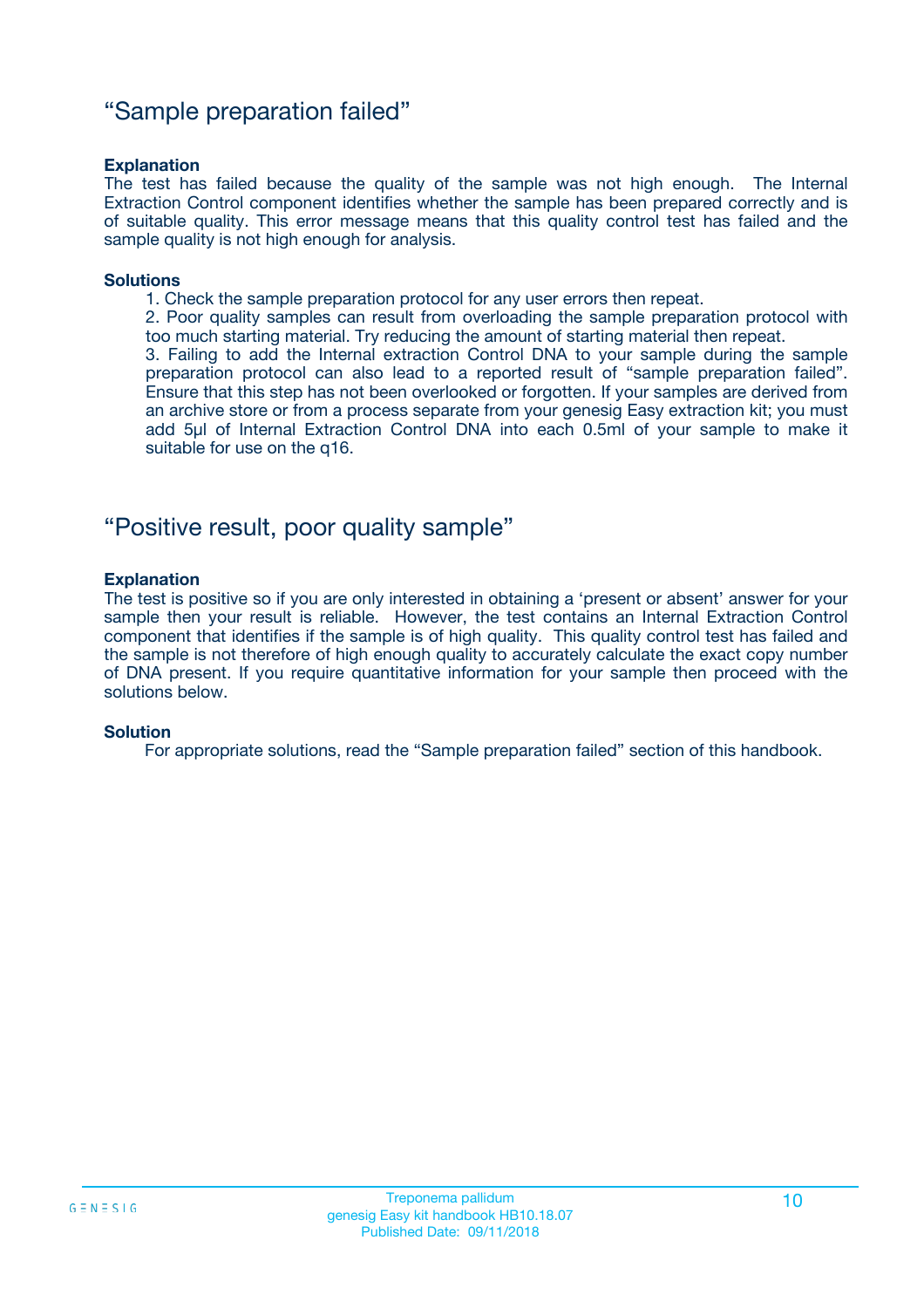### "Test failed"

#### **Explanation**

The test has failed because the Positive Control has not worked. The Positive Control is present to show that all aspects of the test are working correctly together. When this control test fails, the test as a whole is invalidated. This finding indicates that a problem has occurred in the reaction set-up part of the experiment and has nothing to do with sample preparation.

#### **Solutions**

- 1. Check the entire workflow and test set-up to look for any user errors, then repeat the test e.g. have the right colour pipettes and solutions been used with the correct tubes?
- 2. Ensure the positive and negative controls are inserted into the correct wells of your q16.

3. A component of the test may have 'gone off' due to handing errors, incorrect storage or exceeding the shelf life. When you open a new kit, run a simple test to show that changing the kit has solved the problem. Prepare a test which includes only the Positive Control, the Negative Control and one 'mock sample'. For the 'mock sample' add internal control template instead of any sample DNA. If the Positive Control works, the mock sample will now be called as a negative result.

### "Test failed and is contaminated"

#### **Explanation**

The Positive Control is indicating test failure, and the Negative Control is indicating test contamination. Please read the "Test Failed" and "Test contamination" sections of this technical support handbook for a further explanation.

#### **Solution**

For appropriate solutions, read both the "Test failed" and "Test contaminated" sections of this handbook.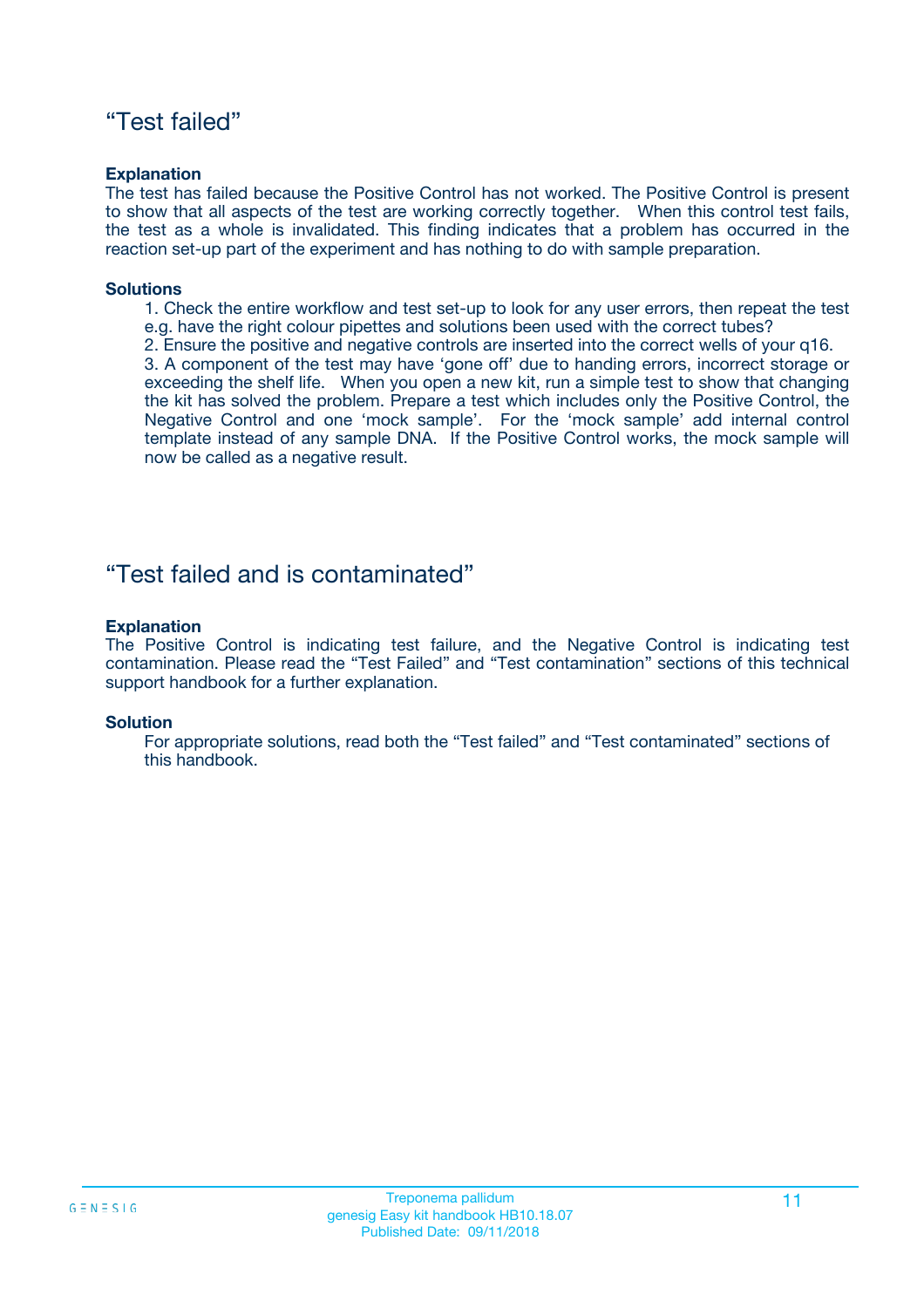## Treponema pallidum

Treponema pallidum is a gram-negative bacterium of the Spirochaetes phylum. The bacteria are approximately 6-20μm in length with a helical shape. An endoflagella found in the periplasmic space between the outer and inner membrane enable corkscrew motility. The bacterial genome is one double stranded DNA circular chromosome of around 1Mbp in length that codes for over 1000 proteins. This bacterium is the parasite responsible for causing Syphilis and is also thought to increase the likelihood of transmission of HIV.

T. pallidum acquires all of its energy through glycolosis, but relies on a host for nutrients and therefore cannot survive in the absence of the host cells. The initial site of infection is the epithelial cells of the genitals, although the bacterium can spread throughout the body to any tissue or organ. The infection is a sexually transmitted disease and is spread by contact with skin lesions or exposed mucus membranes. However, congenital syphilis is transmitted from mother to fetus. Previous infections with T. pallidum offer no immunity, but the infection can be treated with antibiotics such as penicillin which it has not shown resistance to.

T. pallidum infection progresses through 4 stages if untreated: Primary; secondary; latent and tertiary. Primary infection presents in a chancre lesion at the site where the bacteria penetrates the epithelial cell. These indurated ulcers are clean and painless and can last up to 5 weeks. If left untreated the second stage of the infection follows with a rash appearing approximately 6 weeks after the initial infection, accompanied by skin lesions. People infected may also experience tiredness, fever, headaches, sore throat, loss of appetite and swollen glands which can last up to 6 weeks. Several months later symptoms disappear although the bacterium is still present, this is the latent phase where transmission rates decrease significantly. If the infection is not treated, the tertiary phase may begin up to several years later. At this stage, syphilis can affect the bones, the cardiovascular system and the central nervous system causing disease.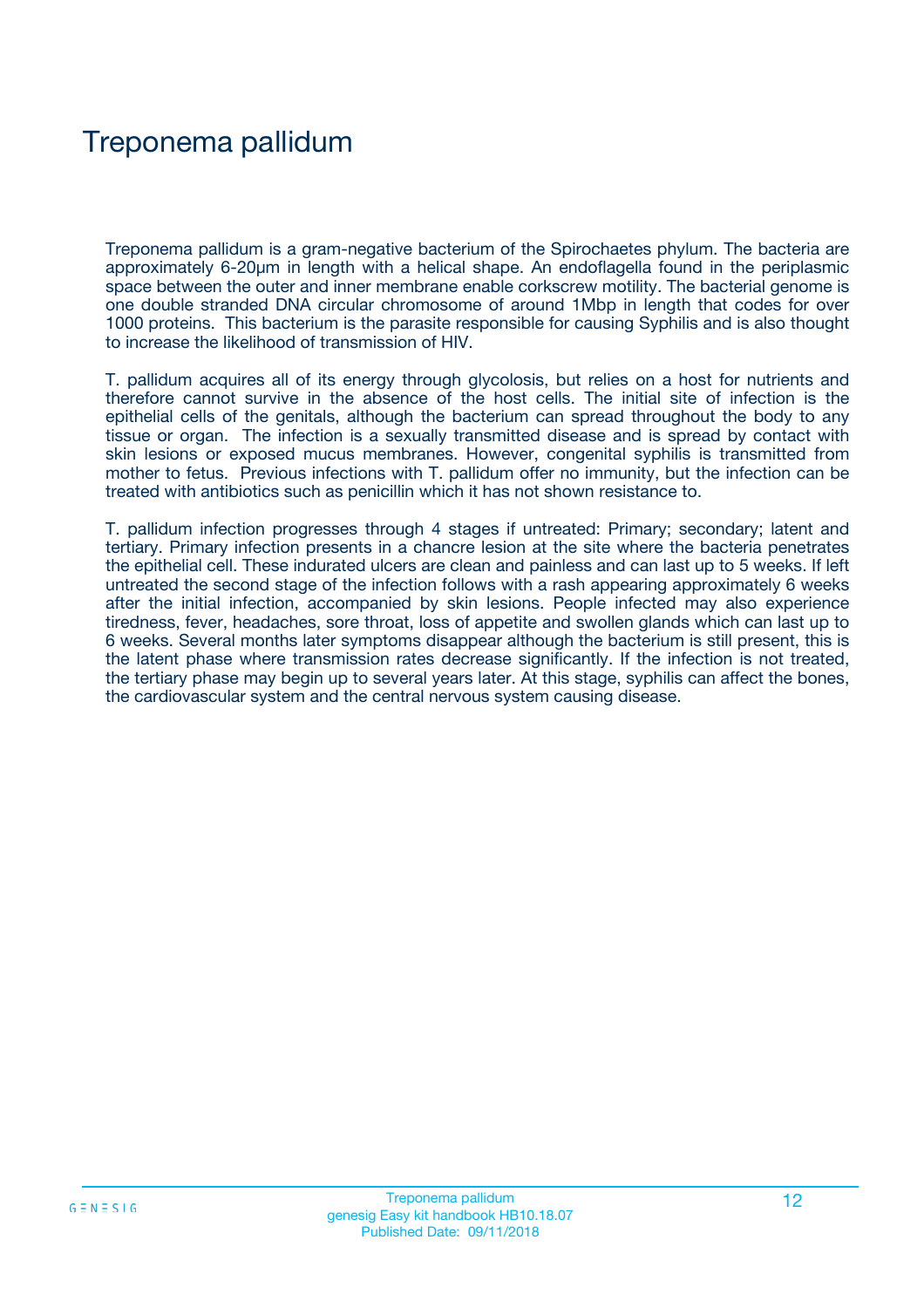## **Specificity**

The Primerdesign genesig Kit for Treponema pallidum (T.pallidum) genomes is designed for the in vitro quantification of T.pallidum genomes. The kit is designed to have a broad detection profile. Specifically, the primers represent 100% homology with over 95% of the NCBI database reference sequences available at the time of design.

The dynamics of genetic variation means that new sequence information may become available after the initial design. Primerdesign periodically reviews the detection profiles of our kits and when required releases new versions.

This sequence has previously been established in the scientific literature as a reliable marker for the specific detection of T. pallidum (D.Leslie et.al. 2007). The primers and probe have 100% homology over 95% of the reference sequences for T. pallidum polA currently in NCBI database (including CP000805.1 AE000520.1 U57757.1).

If you require further information, or have a specific question about the detection profile of this kit then please send an e.mail to enquiry@primerdesign.co.uk and our bioinformatics team will answer your question.